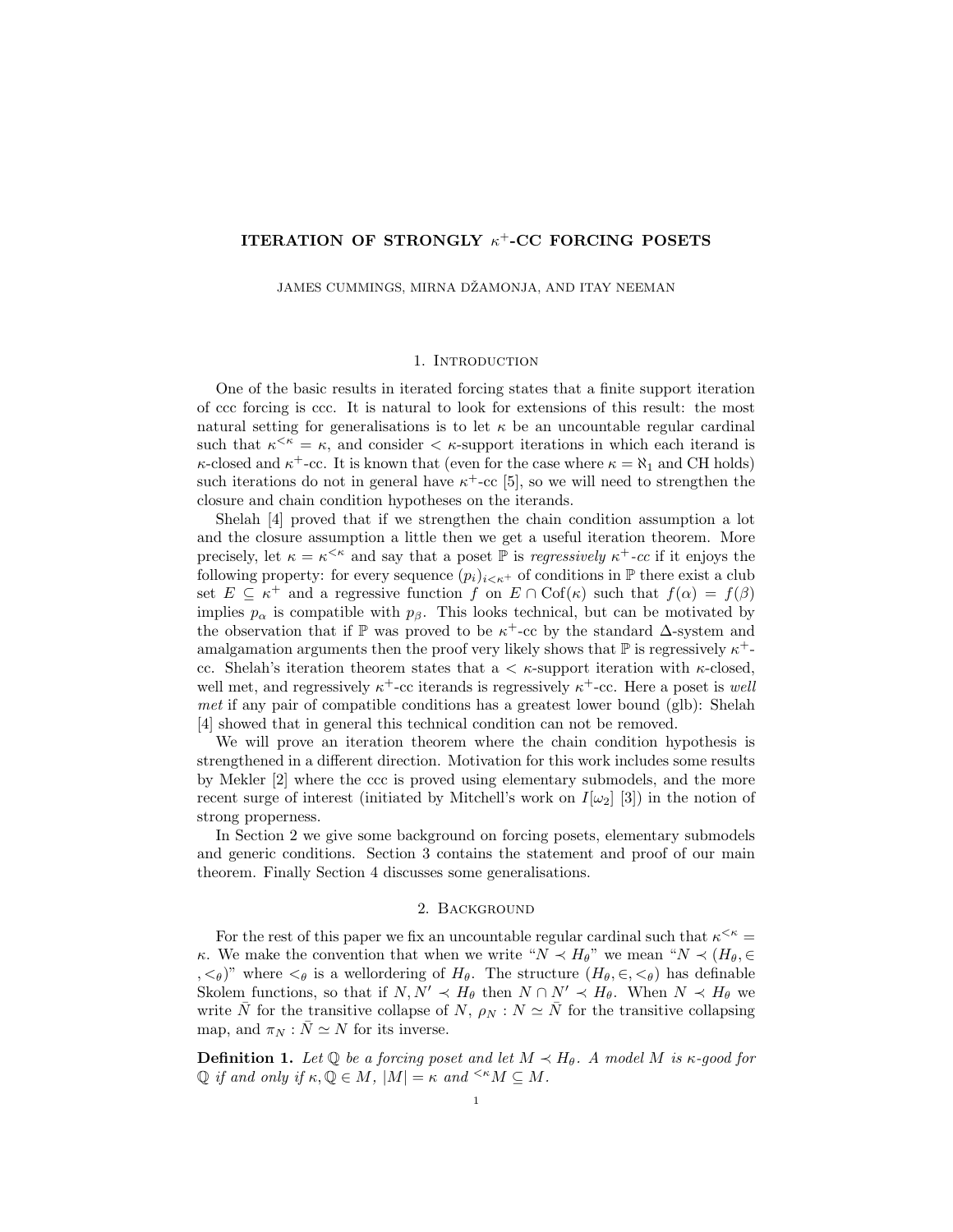**Remark 1.** If  $\mathbb{Q} \in H_{\theta}$ , then the set of M which are  $\kappa$ -good for  $\mathbb{Q}$  is stationary in  $P_{\kappa}$ + $H_{\theta}$ .

When M is  $\kappa$ -good for  $\mathbb Q$  and G is  $\mathbb Q$ -generic over V, we will study the subset  $G \cap M$  of  $\mathbb{Q} \cap M$ . In a mild abuse of notation we sometimes write  $\overline{G}$  for the subset  $\rho_M[G \cap M]$  of the poset  $\overline{\mathbb{Q}}$ . We write  $M[G]$  for the set of elements of form  $\dot{\tau}^G$  where  $\dot{\tau}$  is a Q-name in M.

## **Definition 2.** Let M be  $\kappa$ -good for Q. Then:

- (1) A condition  $q \in \mathbb{Q}$  is  $(M, \mathbb{Q})$ -generic iff q forces that  $\overline{G}$  is  $\overline{\mathbb{Q}}$ -generic over  $\overline{M}$ , and strongly  $(M, \mathbb{Q})$ -generic *iff it forces that*  $\overline{G}$  *is*  $\overline{\mathbb{Q}}$ -generic over V.
- (2) If  $q \in \mathbb{Q}$  and  $r \in \mathbb{Q} \cap M$ , then r is a strong properness residue of q (for M) iff for every  $s \in \mathbb{Q} \cap M$  with  $s \leq r$ , q is compatible with s. We write spr to abbreviate strong properness residue.

Assume that M is  $\kappa$ -good for  $\mathbb Q$ . The following facts are standard:

- If G is Q-generic over V, then  $M[G] \prec H_{\theta}[G] = H_{\theta}^{V[G]}$  $\mathcal{C}_{\theta}^{[V[G]]}$ . If in addition  $\mathbb{Q}$  is  $\kappa$ -closed then  $V[G] \models \leq K K[G] \subseteq M[G]$ .
- A condition q is  $(M, \mathbb{Q})$ -generic iff q forces that  $M[\dot{G}] \cap V = M$ . In this case q forces that  $\pi_M$  can be lifted to an elementary embedding  $\pi_M : M[G] \to$  $H_{\theta}[G].$
- A condition q is strongly  $(M, \mathbb{Q})$ -generic iff the set of conditions in  $\mathbb{Q}$  which have a spr for  $M$  is dense below  $q$ .
- The poset  $\mathbb Q$  is  $\kappa^+$ -cc iff every condition in  $\mathbb Q$  is  $(M, \mathbb Q)$ -generic.

**Definition 3.** A forcing poset  $\mathbb Q$  is strongly  $\kappa^+$ -cc if and only if for all large  $\theta$ , for every  $M \prec H_{\theta}$  which is  $\kappa$ -good for  $\mathbb{Q}$ , every condition in  $\mathbb{Q}$  is strongly  $(M, \mathbb{Q})$ generic. Equivalently, densely many conditions have a spr for M, and this implies that in fact all conditions have a spr for M.

# 3. An iteration theorem

**Theorem 1.** Let  $\kappa$  be uncountable with  $\kappa^{\leq \kappa} = \kappa$ . Let  $\mathbb{P}$  be an iteration with  $\langle \kappa$ -supports such that each iterand  $\mathbb{Q}_{\alpha}$  is forced at stage  $\alpha$  to have the following properties:

- (1)  $\mathbb{Q}_{\alpha}$  is strongly  $\kappa^{+}$ -cc.
- (2)  $\mathbb{Q}_{\alpha}$  is well met.
- (3) Every directed subset of  $\mathbb{Q}_{\alpha}$  of size less than  $\kappa$  has a glb.

Then  $\mathbb P$  is strongly  $\kappa^+$ -cc.

Depending on the exact way one defines "directed" in condition (3), condition (3) may be read to subsume condition (2).

Before proving the theorem, we digress briefly to illustrate the difficulties and motivate the main idea. Consider the case of an iteration  $\mathbb{P}_2 = \mathbb{Q}_0 * \dot{\mathbb{Q}}_1$  of length two, where  $\mathbb{Q}_0$  is strongly  $\kappa^+$ -cc and forces that  $\dot{\mathbb{Q}}_1$  is strongly  $\kappa^+$ -cc. Let M be  $\kappa$ good for  $\mathbb{P}_2$ , and let  $(q_0, \dot{q}_1)$  be an arbitrary condition for which we aim to construct a spr. If  $r_0$  is a spr for  $q_0$  and M, while  $\dot{r}_1$  names a spr for  $\dot{q}_1$  and  $M[\dot{G}_0]$ , then we are not warranted in claiming that  $(r_0, \dot{r}_1)$  is a spr for  $(q_0, \dot{q}_1)$ . The issue is that while  $\dot{r}_1$  names something which is the denotation of a term in  $M$ , there is no reason to think  $\dot{r}_1$  itself is in M. In this simple case we can cope by first extending  $q_0$  to some  $q'_0$ , which determines the identity of some term  $\dot{r}'_1$  which denotes a spr for  $\dot{q}_1$ ,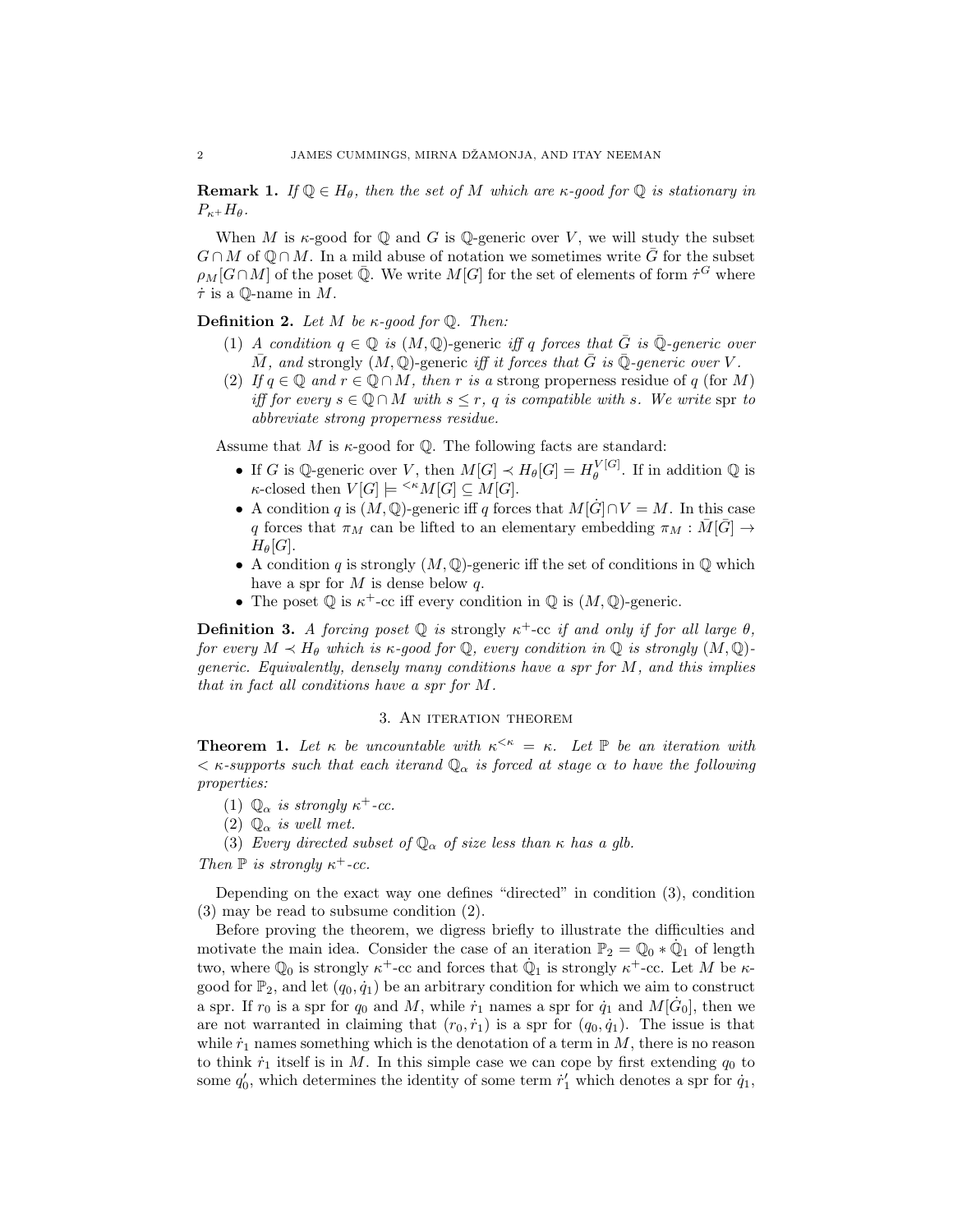and then choosing  $r'_0$  which is a spr for  $q'_0$ : this clearly becomes problematic for an iteration of infinite length. We will deal with this kind of problem by building a spr on every relevant coordinate simultaneously. This is similar to the approach taken by [1], but without a need for side conditions.

**Remark 2.** It is easy to see that condition 3 is preserved by iteration with  $\lt \kappa$ supports, so that  $\mathbb P$  satisfies it. To be explicit, if D is a directed subset of  $\mathbb P$  with  $|D| < \kappa$  then we construct a glb p for D inductively. We build p so that supp $(p)$  $\bigcup_{t\in D} \text{supp}(t)$ : at stage i we have that  $p \restriction i$  is a glb for  $\{t \restriction i : t \in D\}$ , observe that  $p \restriction i$  forces  $\{t(i) : t \in D\}$  to be directed, and choose  $p(i)$  to name a glb for this set.

*Proof of Theorem 1.* Let the length of the iteration  $\mathbb{P}$  be  $\gamma$ , let  $\theta$  be sufficiently large and let M be  $\kappa$ -good for P. Let  $p \in \mathbb{P}$  be arbitrary. We will produce  $q \leq p$ such that q has a spr  $r$  for  $M$ .

We note that if  $\alpha \in M \cap \gamma$  and  $G_{\alpha}$  is  $\mathbb{P}_{\alpha}$ -generic, then it is routine to check that  $M[G_\alpha]$  is  $\kappa$ -good for  $\mathbb{Q}_\alpha$  in  $V[G_\alpha]$ . It follows that every condition in  $\mathbb{Q}_\alpha$  has a spr for  $M[G_\alpha]$ .

We choose a certain auxiliary model H such that  $q, M \in H$  and  $|H| < \kappa$ . To construct H we build an increasing chain of models  $(H_i)_{i<\omega}$  and a strictly decreasing chain of conditions  $(p_i)_{i \lt \omega}$  in  $\mathbb P$  such that:

- (1) For all  $i, H_i \prec H_\theta$  and  $|H_i| < \kappa$ .
- (2)  $\text{supp}(p) \cup \{p, M\} \subseteq H_0$ .
- (3)  $p_0 = p$ .
- (4) For all  $i, p_{i+1} \leq p_i$  and  $p_{i+1} \in D$  for every dense open  $D \in H_i$ .
- (5) For all  $i, H_i \cup \text{supp}(p_{i+1}) \cup \{p_{i+1}, H_i\} \subseteq H_{i+1}.$

We may choose  $p_{i+1}$  because (using Remark 2)  $\mathbb P$  is  $\kappa$ -closed. At the end we set  $H = \bigcup_n H_n$ . By Remark 2) the sequence  $(p_n)$  has a glb q.

We record some information:

- (1) By construction  $H \prec H_{\theta}$ ,  $|H| \prec \kappa$  and  $p, M \in H$ .
- (2) By Remark 2,  $\text{supp}(q) = \bigcup_n \text{supp}(p_n)$  and  $q \restriction \alpha$  forces that  $q(\alpha)$  is the glb of the sequence  $(p_n(\alpha))$ .
- (3) If  $g = \{x \in \mathbb{P} \cap H : \exists i \ p_i \leq x\}$ , then g is a filter on  $\mathbb{P} \cap H$  which meets every dense open set in  $H$ .
- (4) By definition, q is the glb of g. We claim that  $g = \{x \in \mathbb{P} \cap H : q \leq x\}.$ Clearly if  $x \in g$  then  $q \leq x$ , and if  $x \notin g$  then by genericity there is n such that  $p_n \perp x$  and so  $q \nleq x$ .
- (5) We claim that the support of q is  $H \cap \gamma$ . By construction supp $(p_n) \subseteq H_n \cap \gamma$ for all n, and so supp $(q) \subseteq H \cap \gamma$ ; conversely if  $\alpha \in H \cap \gamma$  then by genericity there is *n* such that  $\alpha \in \text{supp}(p_n)$ .

The set  $g \cap M$  is a directed subset of  $\mathbb{P}$  and  $|g \cap M| \leq |H| < \kappa$ , so  $g \cap M$  has an glb r. Since  $\leq K M \subseteq M$ ,  $g \cap M \in M$  and so by elementarity  $r \in M$ .

Main Claim:  $r$  is a spr for the condition  $q$  and the model  $M$ .

Proof of Main Claim: We let  $s \leq r$  with  $s \in M$  and build inductively a condition  $q^*$  such that  $q^*$  is a common refinement of s and q. The induction is easy except at coordinates  $\alpha \in \text{supp}(s) \cap \text{supp}(q)$ , so fix such an  $\alpha$ . The support of s is contained in M, and the support of q is contained in H, so  $\alpha \in H \cap M \cap \gamma$ . Note that  $s \leq r$ and by induction  $q^* \upharpoonright \alpha \leq s \upharpoonright \alpha$ , so that  $q^* \upharpoonright \alpha \Vdash s(\alpha) \leq r(\alpha)$ .

For each  $i < \omega$ , define a set  $D_i \subseteq \mathbb{P}$  as follows:  $D_i$  is the set of  $t \in \mathbb{P}$  such that either  $t \perp p_i$ , or  $t \leq p_i$  and there is  $\dot{r} \in M$  such that  $t \restriction \alpha$  forces " $t(\alpha) \leq \dot{r}$ , and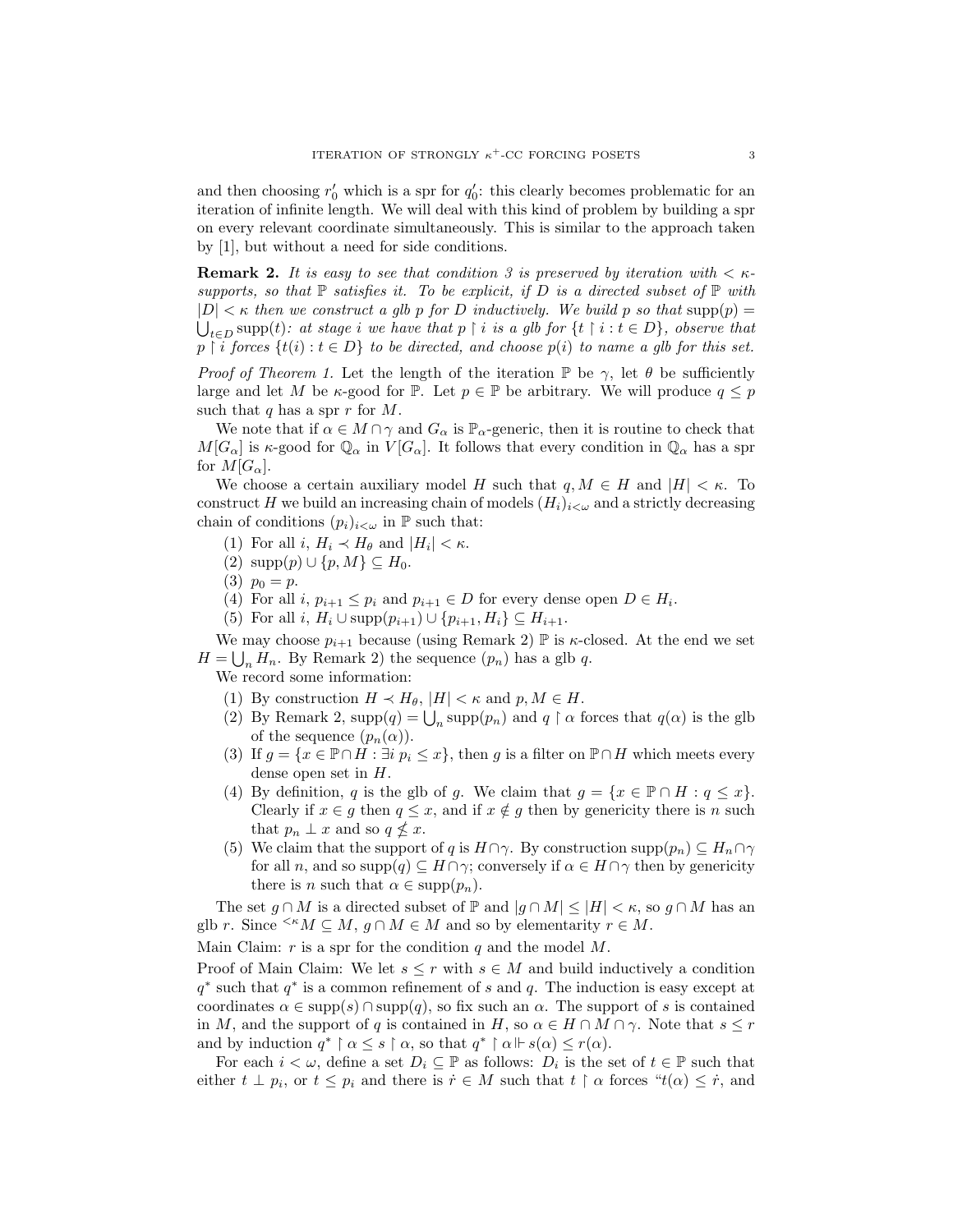*r* is a spr for  $p_i(\alpha)$  and  $M[\dot{G}_{\alpha}]$ ". Since  $\alpha, p_i, M \in H$  we have by elementarity that  $D_i \in H$ .

We claim that  $D_i$  is dense. Let  $t_0 \in \mathbb{P}$  be arbitrary. If  $t_0$  is incompatible with  $p_i$  then  $t_0 \in D_i$ , otherwise we find  $t_1 \leq t_0, p_i$ . Extending  $t_1 \restriction \alpha$  if necessary, we may assume that  $t_1 \restriction \alpha$  determines some  $\dot{r} \in M$  which denotes a spr for  $t_1(\alpha)$ ; now  $t_1 \restriction \alpha$  forces that  $\dot{r}$  and  $t_1(\alpha)$  are compatible so extending  $t_1$  at coordinate  $\alpha$  we obtain a condition  $t_2 \leq t_1$  such that  $t_2 \restriction \alpha$  forces  $t_2(\alpha) \leq \dot{r}$ . Since  $t_2 \leq t_1 \leq p_i$  we have  $t_2 \restriction \alpha \Vdash t_1(\alpha) \leq p_i(\alpha)$ , so  $t_2 \restriction \alpha$  forces that  $\dot{r}$  is a spr for  $p_i(\alpha)$ .

By the construction of the sequence  $(p_i)$ , we find j such that  $p_j \in D_i$ . From the definitions  $p_j \leq p_i$  (that is  $j \geq i$ ), and  $p_j \upharpoonright \alpha$  forces " $p_j(\alpha) \leq r$  and  $\dot{r}$  is a spr for  $p_i(\alpha)$ " for some  $\dot{r} \in M$ . As  $p_j, p_i, \alpha, M \in H$  we may assume by elementarity that  $\dot{r} \in M \cap H$ . Now if we let  $r^*$  be the condition in  $\mathbb P$  that has  $\dot{r}$  at coordinate  $\alpha$  and is otherwise trivial,  $p_j \leq r^* \in M \cap H$  so that  $r^* \in g \cap M$ .

So  $r \leq r^*$ , and since  $q^* \restriction \alpha \leq s \restriction \alpha \leq r \restriction \alpha$  we have  $q^* \restriction \alpha \Vdash r(\alpha) \leq r^*(\alpha) = r$ . Since also  $q^* \restriction \alpha \leq p_j \restriction \alpha$ ,  $q^* \restriction \alpha$  forces that  $\dot{r}$  is a spr for  $p_i(\alpha)$ . Since  $q^* \restriction \alpha$  $\alpha \Vdash s(\alpha) \leq r(\alpha) \leq \dot{r}, q^* \upharpoonright \alpha$  forces that  $s(\alpha)$  is compatible with  $p_i(\alpha)$ .

Now we force below  $q^* \upharpoonright \alpha$  to obtain a generic object  $G_{\alpha}$ , and work in  $V[G_{\alpha}]$  to compute a lower bound for the decreasing sequence  $(s(\alpha) \wedge p_i(\alpha))$ . Let  $q^*(\alpha)$  name a lower bound, then  $q^* \restriction \alpha$  forces that  $q^*(\alpha)$  is a lower bound for the sequence  $(p_i(\alpha))$ , and (since  $q^* \upharpoonright \alpha \leq q \upharpoonright \alpha$ ) also that  $q(\alpha)$  is the glb for the sequence  $(p_i(\alpha))$ . Hence  $q^*$   $\upharpoonright \alpha$  forces that  $q^*(\alpha) \leq q(\alpha)$ . Hence  $q^*$   $\upharpoonright \alpha \Vdash q^*(\alpha) \leq q(\alpha)$ ,  $s(\alpha)$  as required.

 $\Box$ 

### 4. Further results

With more work we can weaken the closure hypotheses on the iterands as follows: it is enough to assume that each iterand  $\mathbb{Q}_{\alpha}$  is forced to be  $\lt$   $\kappa$ -strategically closed, to be countably closed, and to satisfy the strengthened form of countable strategic closure in which move  $\omega$  is required to be a glb for the moves played at finite stages.

The iteration theorem can also be generalised in other directions. For example let  $S \subseteq \kappa^+ \cap \mathrm{Cof}(\kappa)$  be stationary, and define a poset to be S-strongly  $\kappa^+$ -cc if sprs exist for  $\kappa$ -good models M with  $M \cap \kappa^+ \in S$ . Then S-strongly  $\kappa^+$ -cc forcing posets preserve the stationarity of S, and an iteration of S-strongly  $\kappa^+$ -cc posets with appropriate closure properties is S-strongly  $\kappa^+$ -cc. To prove the generalisation to S-strongly  $\kappa^+$ -cc posets, simply restrict throughout to M such that  $M \cap \kappa^+ \in S$ .

We briefly sketch the proof of the generalisation weakening the closure hypothesis on the iterands.

We can construct  $p_i$  and q as in the proof of Theorem 1 from the weaker hypotheses.  $p_{i+1}$  can be constructed using  $\lt \kappa$ -strategic closure. If  $\sigma$  is a strategy for player II to produce descending chains of length  $\omega$  with a glb, and taking  $\sigma \in H_0$ , one can use the fact that  $p_{i+1}$  meets all dense open sets in  $H_i$  to find a play  $(u_n)_{n<\omega}$ by  $\sigma$  so that  $p_{i+1} \leq u_{2i+1} \leq u_{2i} \leq p_i$ . This ensures that  $(p_i)_{i \leq \omega}$  has a glb.

The final argument in the proof of Theorem 1, obtaining a lower bound for the sequence  $(s(\alpha) \wedge p_i(\alpha))$ , goes through with countable closure.

The only other use of closure in the proof is in defining r, a glb for  $g \cap M$ . We prove that this can be done with the weakened assumptions.

The support of r is  $M \cap H \cap \gamma$ . We work by induction on  $\alpha \in M \cap H \cap \gamma$  to define  $r(\alpha)$ , assuming that  $r \restriction \alpha$  has been defined and is a glb for  $(g \cap M) \restriction \alpha$ . Passing to the transitive collapse  $\bar{H}$  of H, we have that  $\bar{g} = \rho_H[g]$  is generic over